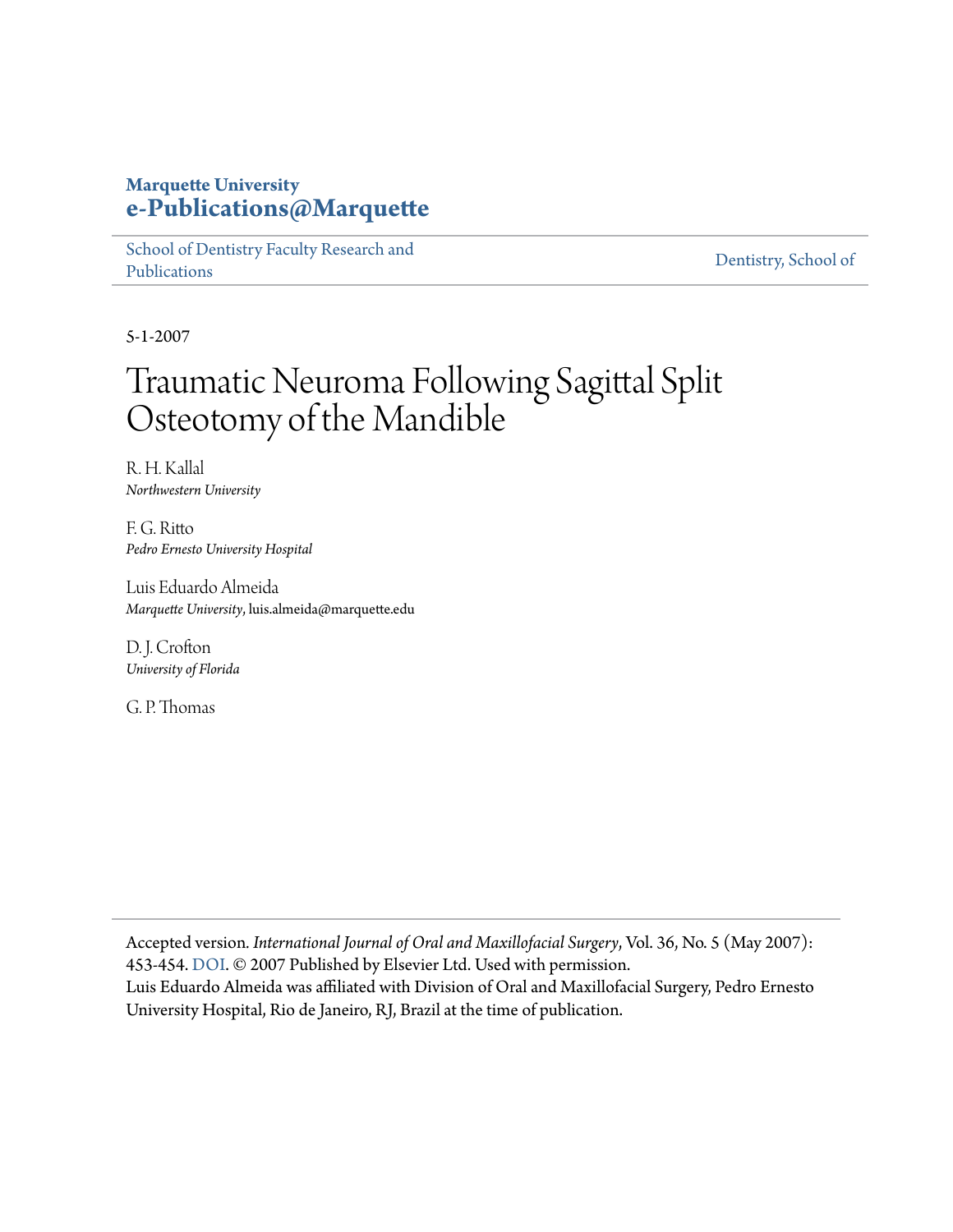**Marquette University**

## **e-Publications@Marquette**

## *Dentistry Faculty Research and Publications/School of Dentistry*

*This paper is NOT THE PUBLISHED VERSION;* **but the author's final, peer-reviewed manuscript.** The published version may be accessed by following the link in the citation below.

*International Journal of Oral and Maxillofacial Surgery*, Vol. 36, No. 5 (May 2007): 453-454. DOI. This article is  $\odot$  Elsevier and permission has been granted for this version to appear in  $e$ -[Publications@Marquette.](http://epublications.marquette.edu/) Elsevier does not grant permission for this article to be further copied/distributed or hosted elsewhere without the express permission from Elsevier.

# Traumatic neuroma following sagittal split osteotomy of the mandible

#### R. H. Kallal

Division of Dental and Oral and Maxillofacial Surgery, The Feinberg School of Medicine, Northwestern University, Chicago, IL, USA

#### F. G. Ritto

Division of Oral and Maxillofacial Surgery, Pedro Ernesto University Hospital, Rio de Janeiro, RJ, Brazil

#### L. E. Almeida

School of Dentistry, Marquette University, Milwaukee WI Hospital Evangelico de Curitiba, Curitiba, PR, Brazil

#### D. J. Crofton

College of Dentistry Extramural Programs, University of Florida, Gainesville, FL, USA

G. P. Thomas San Mateo, CA, USA

#### Abstract

A 16-year-old male underwent bilateral sagittal split [osteotomy](https://www.sciencedirect.com/topics/medicine-and-dentistry/osteotomy) of the [mandible](https://www.sciencedirect.com/topics/medicine-and-dentistry/mandible) to correct a mandibular deficiency. Twenty-one years later, a routine [panoramic radiograph](https://www.sciencedirect.com/topics/medicine-and-dentistry/panoramic-radiograph) revealed a radiolucent [lesion](https://www.sciencedirect.com/topics/medicine-and-dentistry/lesion) on the left side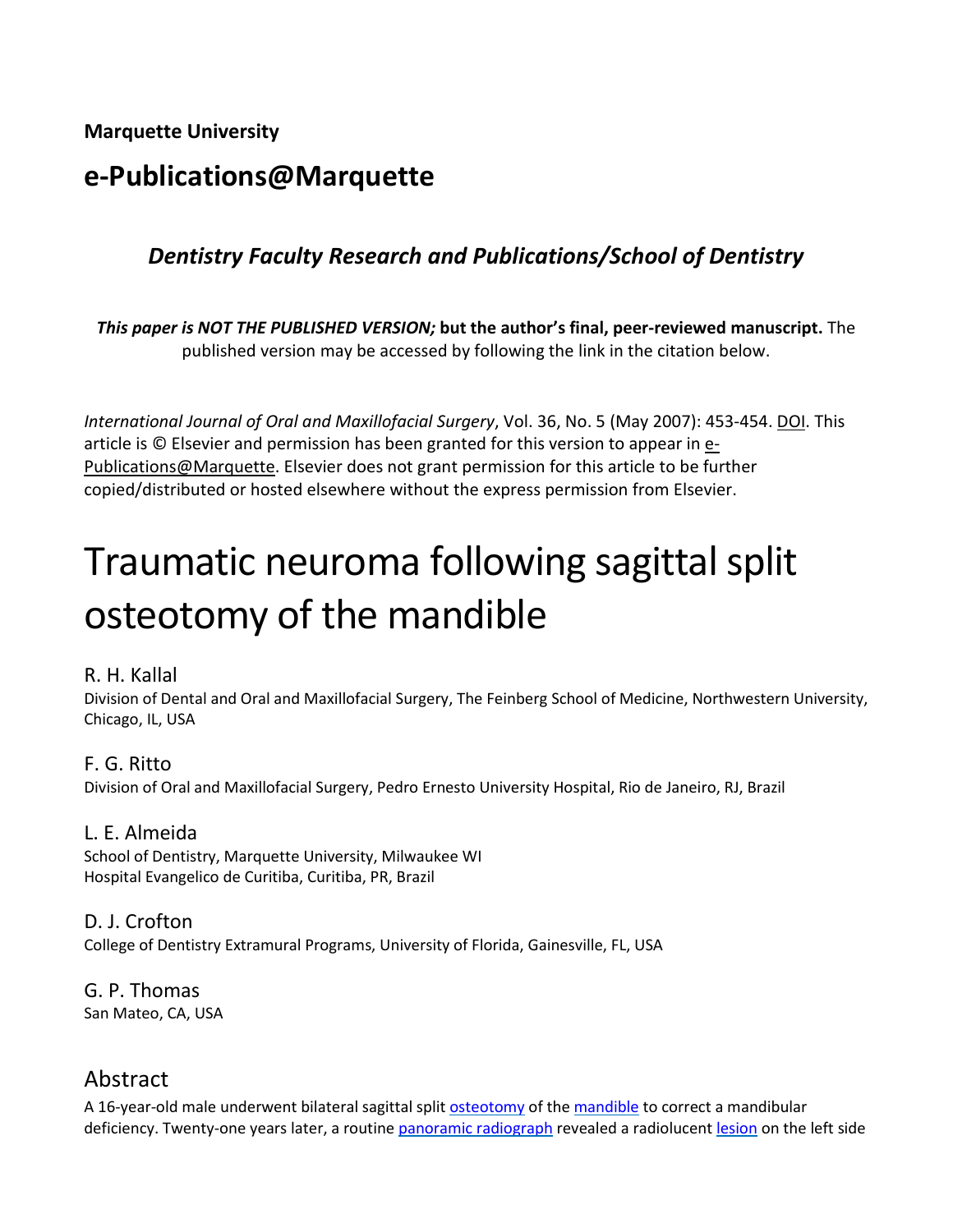of the mandible. The lesion was biopsied. As the patient did not have [symptoms](https://www.sciencedirect.com/topics/medicine-and-dentistry/symptom) and the lesion was connected to the [inferior alveolar nerve,](https://www.sciencedirect.com/topics/medicine-and-dentistry/inferior-alveolar-nerve) the lesion was not totally excised in order to preserve [nerve function.](https://www.sciencedirect.com/topics/medicine-and-dentistry/nerve-function) The histological features were consistent wit[h traumatic neuroma,](https://www.sciencedirect.com/topics/medicine-and-dentistry/traumatic-neuroma) and no further [surgical procedure](https://www.sciencedirect.com/topics/medicine-and-dentistry/surgical-technique) was planned.

## Introduction

A traumatic [neuroma,](https://www.sciencedirect.com/topics/medicine-and-dentistry/neuroma) which is an overgrowth of [nerve fibres](https://www.sciencedirect.com/topics/medicine-and-dentistry/nerve-fiber) following severance or damage to a nerve, represents an attempt at repair rather than a true neoplasm 5, [7.](https://www.sciencedirect.com/science/article/pii/S0901502706004802?via%3Dihub#bib7) It can be classified as a true neuroma - a [tumour](https://www.sciencedirect.com/topics/medicine-and-dentistry/neoplasm) composed mainly of [nerve tissue](https://www.sciencedirect.com/topics/medicine-and-dentistry/nerve-tissue) – or a false neuroma – a tumour composed of mainly connective tissue derived from the nerve sheat[h8.](https://www.sciencedirect.com/science/article/pii/S0901502706004802?via%3Dihub#bib8) The nerve [elements](https://www.sciencedirect.com/topics/medicine-and-dentistry/element) can be injured by different factors, including pressure, [ischaemia,](https://www.sciencedirect.com/topics/medicine-and-dentistry/ischemia) crushing, cuts[, lacerations,](https://www.sciencedirect.com/topics/medicine-and-dentistry/laceration) stretching or bleeding into the surrounding are[a8.](https://www.sciencedirect.com/science/article/pii/S0901502706004802?via%3Dihub#bib8) Common signs and [symptoms](https://www.sciencedirect.com/topics/medicine-and-dentistry/physical-disease-by-body-function) include [pain,](https://www.sciencedirect.com/topics/medicine-and-dentistry/pain) tenderness and paresthesi[a2,](https://www.sciencedirect.com/science/article/pii/S0901502706004802?via%3Dihub#bib2) [4,](https://www.sciencedirect.com/science/article/pii/S0901502706004802?via%3Dihub#bib4) [5,](https://www.sciencedirect.com/science/article/pii/S0901502706004802?via%3Dihub#bib5) [6,](https://www.sciencedirect.com/science/article/pii/S0901502706004802?via%3Dihub#bib6) [8.](https://www.sciencedirect.com/science/article/pii/S0901502706004802?via%3Dihub#bib8) Pressure on a local area may aggravate the pain. Infiltration o[f local anaesthesia](https://www.sciencedirect.com/topics/medicine-and-dentistry/local-anesthesia) into the painful region provides relie[f2,](https://www.sciencedirect.com/science/article/pii/S0901502706004802?via%3Dihub#bib2) [5,](https://www.sciencedirect.com/science/article/pii/S0901502706004802?via%3Dihub#bib5) [6.](https://www.sciencedirect.com/science/article/pii/S0901502706004802?via%3Dihub#bib6)

The technique of sagittal split [osteotomy](https://www.sciencedirect.com/topics/medicine-and-dentistry/osteotomy) of the [mandible,](https://www.sciencedirect.com/topics/medicine-and-dentistry/mandible) first published by Obwegeser in 1955, is one of the most common procedures used to correct mandibular developmental anomalies. [Complications](https://www.sciencedirect.com/topics/medicine-and-dentistry/complication) may occur; for example, skeletal and dental relapse, haemorrhage, disturbance of [inferior alveolar nerve](https://www.sciencedirect.com/topics/medicine-and-dentistry/inferior-alveolar-nerve) function and fragmentation of the ramus with [necrosis](https://www.sciencedirect.com/topics/medicine-and-dentistry/necrosis) and sequestrae formation 1, [2,](https://www.sciencedirect.com/science/article/pii/S0901502706004802?via%3Dihub#bib2) [3,](https://www.sciencedirect.com/science/article/pii/S0901502706004802?via%3Dihub#bib3) [6,](https://www.sciencedirect.com/science/article/pii/S0901502706004802?via%3Dihub#bib6) [7.](https://www.sciencedirect.com/science/article/pii/S0901502706004802?via%3Dihub#bib7) Here is reported a case of an asymptomatic [traumatic neuroma](https://www.sciencedirect.com/topics/medicine-and-dentistry/traumatic-neuroma) that developed following bilateral sagittal split osteotomy to correct a mandibular deficiency.

## Report of case

A 16-year-old male underwent bilateral sagittal split [osteotomy](https://www.sciencedirect.com/topics/medicine-and-dentistry/osteotomy) of the [mandible](https://www.sciencedirect.com/topics/medicine-and-dentistry/mandible) with an advancement of 8 mm. During [surgery](https://www.sciencedirect.com/topics/medicine-and-dentistry/surgery) th[e inferior alveolar nerve](https://www.sciencedirect.com/topics/medicine-and-dentistry/inferior-alveolar-nerve) was identified in the distal segment. Th[e third molar](https://www.sciencedirect.com/topics/medicine-and-dentistry/third-molar) was removed during surgery on the left side, but the right side was left *in situ* because it was still covered by [bone.](https://www.sciencedirect.com/topics/medicine-and-dentistry/bone) Bleeding from a branch of th[e facial artery](https://www.sciencedirect.com/topics/medicine-and-dentistry/facial-artery) occurred on the left side, and was controlled with pressure and [Surgicel.](https://www.sciencedirect.com/topics/medicine-and-dentistry/surgicel) The bone segments were stabilized with bilateral wires. In the [postoperative period](https://www.sciencedirect.com/topics/medicine-and-dentistry/postoperative-period) the patient complained of [numbness](https://www.sciencedirect.com/topics/medicine-and-dentistry/paresthesia) on the left side in both the [lip](https://www.sciencedirect.com/topics/medicine-and-dentistry/lip) an[d chin,](https://www.sciencedirect.com/topics/medicine-and-dentistry/chin) but feeling had returned by approximately 6 months after surgery. Th[e postoperative oedema](https://www.sciencedirect.com/topics/medicine-and-dentistry/postoperative-edema) was more pronounced on the left side, and lasted for 3 months.

Even though the patient remained asymptomatic, a radiolucent [lesion](https://www.sciencedirect.com/topics/medicine-and-dentistry/lesion) was observed in the left mandibular ramus, on a routin[e panoramic radiograph,](https://www.sciencedirect.com/topics/medicine-and-dentistry/panoramic-radiograph) taken 21 years after the [orthognathic surgery](https://www.sciencedirect.com/topics/medicine-and-dentistry/orthognathic-surgery) [\(Fig. 1\)](https://www.sciencedirect.com/science/article/pii/S0901502706004802?via%3Dihub#fig1). An incisional [biopsy](https://www.sciencedirect.com/topics/medicine-and-dentistry/biopsy) was planned so that a histological analysis of the lesion could be performed. A submandibular approach was used to access the lesion, which had a dumbbell shape and was intimately connected to the inferior alveolar nerve. As the patient did not hav[e symptoms,](https://www.sciencedirect.com/topics/medicine-and-dentistry/symptom) it was decided not to remove the mass in toto, but only to remove two sections fo[r microscopic examination,](https://www.sciencedirect.com/topics/medicine-and-dentistry/microscopy) in order that [nerve function](https://www.sciencedirect.com/topics/medicine-and-dentistry/nerve-function) would be retained. A membrane was placed around the nerve. The histological features of the mass were consistent with [a diagnosis](https://www.sciencedirect.com/topics/medicine-and-dentistry/diagnosis) of traumatic [neuroma](https://www.sciencedirect.com/topics/medicine-and-dentistry/traumatic-neuroma) [\(Fig. 2\)](https://www.sciencedirect.com/science/article/pii/S0901502706004802?via%3Dihub#fig2). Three years after the biopsy, the lesion had not grown any larger, and the patient retained only a small area of paraesthesia between the lip and chin on the left side.



Fig. 1. Radiolucent [lesion](https://www.sciencedirect.com/topics/medicine-and-dentistry/lesion) on the left ramus (arrows).